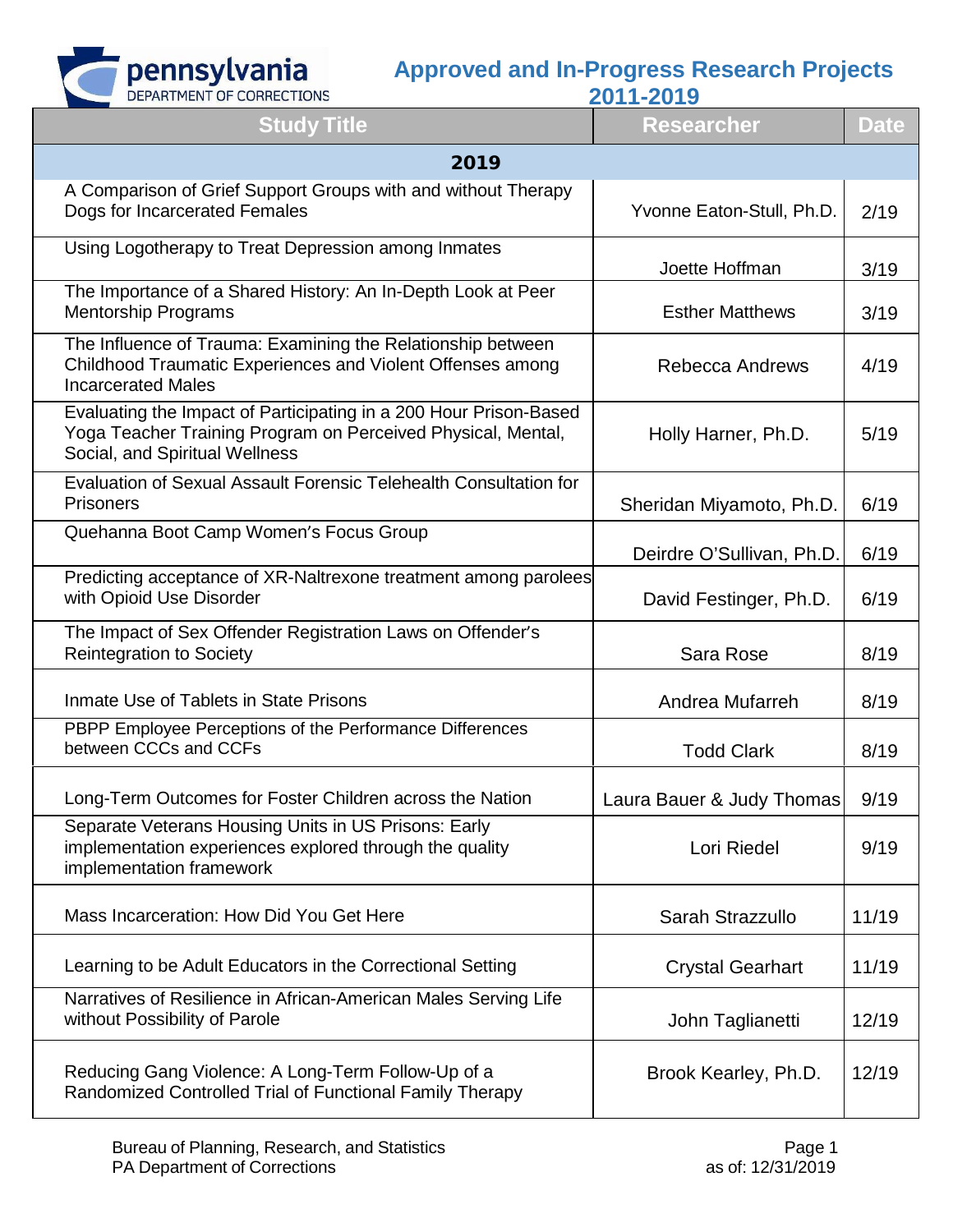

| 2018                                                                                                                                     |                                         |       |
|------------------------------------------------------------------------------------------------------------------------------------------|-----------------------------------------|-------|
| Inmate to returned citizen: An exploratory case study of<br>the impact of THUs on recidivism rates of inmates in SCI<br>Laurel Highlands | Joseph Harford, M.S.                    | 3/18  |
| A comparison of DBT skills training groups with and without<br>animal assistance for incarcerated females                                | Yvonne Eaton-Stull, Ph.D.               | 4/18  |
| Offender to inmate to parolee: an examination of the evolution<br>of behaviors across context                                            | Rebecca Headley, Ph.D.                  | 5/18  |
| Epidemiology of Musculoskeletal Injuries in Prisoners                                                                                    | Daniel Horwitz, M.D.                    | 5/18  |
| Testing a behavioral response model for improving behavior in<br>close-custody settings                                                  | Angela Hawken, Ph.D.                    | 5/18  |
| Human intuition and risk prediction                                                                                                      | Natalia Emanuel &<br>Rebecca Harrington | 6/18  |
| A narrative perspective on parole agents' responses to<br>parolee trauma                                                                 | Richard McFadden, M.S.                  | 6/18  |
| What makes an offender tick: perceptions of probation/parole<br>officers about what works in changing criminal behavior                  | Morgan Caltabiano                       | 6/18  |
| Enhancing Care of the Aged and Dying in Prisons (ECAD-P)<br>II: Large Scale Usability Testing                                            | Susan Loeb, Ph.D.                       | 8/18  |
| Reentry and Recidivism in York County, Pennsylvania                                                                                      | George Cronin, Ph.D.                    | 8/18  |
| Aging and Elderly Prison Inmates                                                                                                         | Michael Antonio, Ph.D.                  | 8/18  |
| Pennsylvania Inmates' Experiences in the "Read to<br>Your Child/Grandchild Program" (RYCG)                                               | Esther Prins, Ph.D.                     | 9/18  |
| <b>Factors that Influence Parole Decisions</b>                                                                                           | Nathan Ryan, Ph.D.                      | 9/18  |
| A Case Study of the Impact of the Criminal Justice Reform Act<br>on Parole Officers Decisions                                            | Wanda Chaparro, M.S.                    | 9/18  |
| Chemical Profiling of Volatile Organic Compounds in<br>Herbal Formulations Containing Synthetic Cannabinoids                             | Monica Joshi, Ph.D.                     | 9/18  |
| Accessibility of prenatal genetic screening services<br>among incarcerated women                                                         | Natalie Waligorski                      | 10/18 |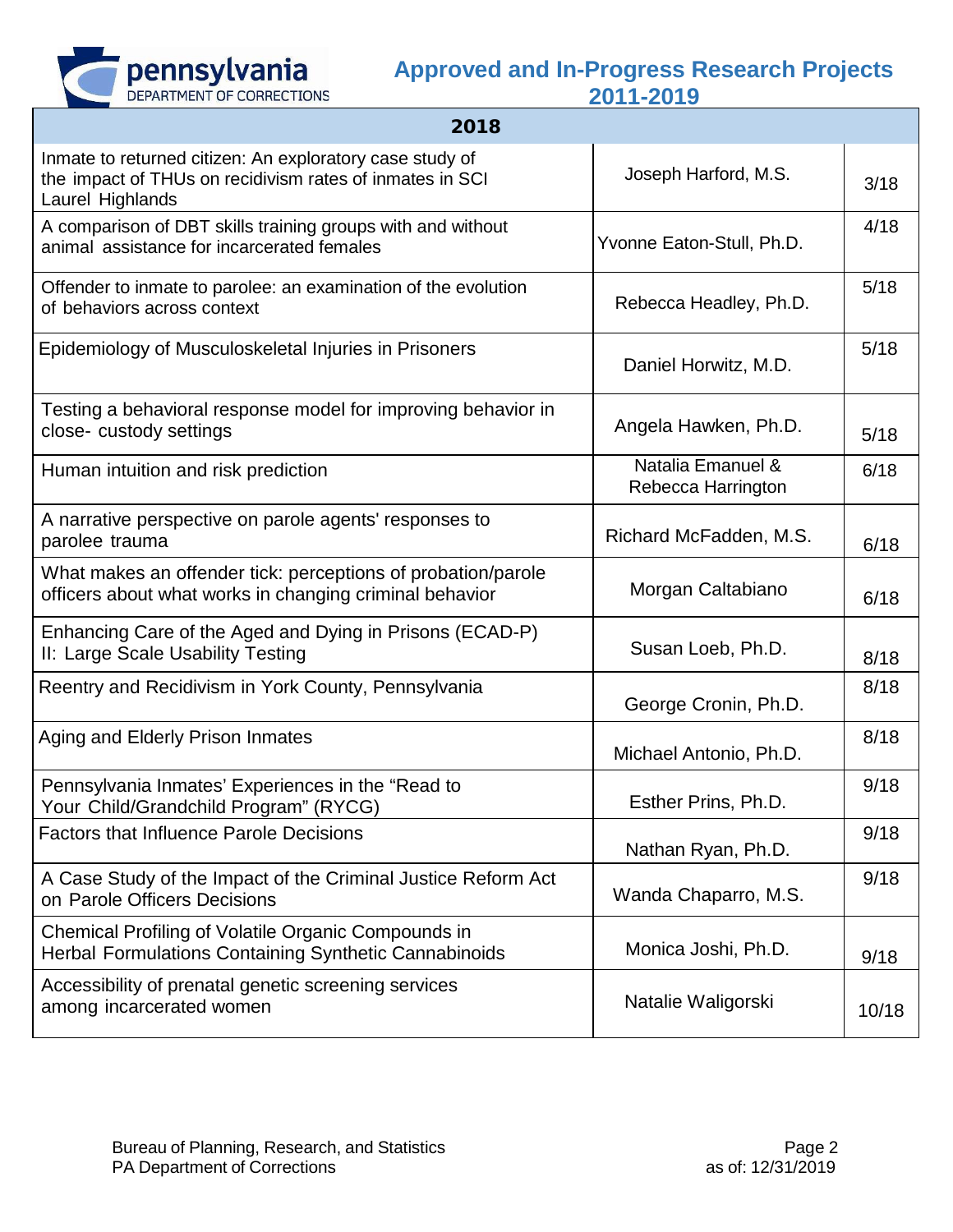

| DEPARTMENT OF CORRECTIONS                                                                                                                       | 2011-2019                                    |             |
|-------------------------------------------------------------------------------------------------------------------------------------------------|----------------------------------------------|-------------|
| <b>Study Title</b>                                                                                                                              | <b>Researcher</b>                            | <b>Date</b> |
| Testing the Effectiveness of a Mindful Self-Compassion Workshop                                                                                 | Kim Daubman, Ph.D.                           | 10/18       |
| <b>Community Corrections Fees and Fines</b>                                                                                                     | Jordan Hyatt, Ph.D., &<br>Nathan Link, Ph.D. | 11/18       |
| <b>Career Pathways Direct Service Tutoring</b>                                                                                                  | Michael Vail, B.A.                           | 11/18       |
| Exploring Trauma-Related Needs of Incarcerated Youthful Offenders                                                                               | Diana Fishbein, Ph.D.                        | 11/18       |
| Usability Testing of Prison Caregiver Training                                                                                                  | Susan Loeb, Ph.D.                            | 11/18       |
| Evaluating a Positive Psychology "Inside-Out" Class                                                                                             | Kim Daubman, Ph.D.                           | 12/18       |
| PA Statewide Evaluation of Treatment Courts                                                                                                     | Marny Rivera, Ph.D.                          | 12/18       |
| The Effects of Yoga and Meditation within a Correctional Facility                                                                               | Kristen Cheslick, CPNP                       | 12/18       |
| Comparison of Grief Support Groups with and without therapy dogs<br>for incarcerated males                                                      | Yvonne Eaton-Stull,<br>Ph.D.                 | 12/18       |
| 2017                                                                                                                                            |                                              |             |
| A Perspective on the Theology of the Ministry of Presence Based on<br>Personal Experience in Prison Setting                                     | Veljko Pejovic, Ph.D.                        | 3/17        |
| 'I do have a softer side': A phenomenological investigation of a prisoner-<br>dog relationship in the Canine Partners for Life training program | Kathleen M. Kocherzat.<br>M.A.               | 3/17        |
| <b>Inside-Out Think Tank Pilot Evaluation</b>                                                                                                   | Sarah L. Allred, Ph.D.                       | 5/17        |
| Animal-Assisted Stress/Anxiety Groups with Incarcerated Males                                                                                   | Yvonne M. Eaton-Stull,<br>DSW, LCSW          | 5/17        |
| Ethnographic Study of Corrections-based Crisis Intervention Team<br>Trainings                                                                   | Daniel Gruner, MA                            | 5/17        |
| A Follow-Up Study: The Role of the Working Alliance in Prison-Based<br><b>Sexual Offender Treatment</b>                                         | Brandy Blasko, Ph.D.                         | 6/17        |
| <b>Reentry Prison Inmate Networks Study (R-PINS)</b>                                                                                            | Derek Kreager, Ph.D.                         | 6/17        |
| Place and the Experience of Mass Incarceration                                                                                                  | Nina Johnson, Ph.D.                          | 6/17        |
|                                                                                                                                                 |                                              |             |
| Impacting Incarcerated HIV Care Through Academic Medical Center<br>Involvement in PA                                                            | Jennifer Aldrich, Ph.D.                      | 9/17        |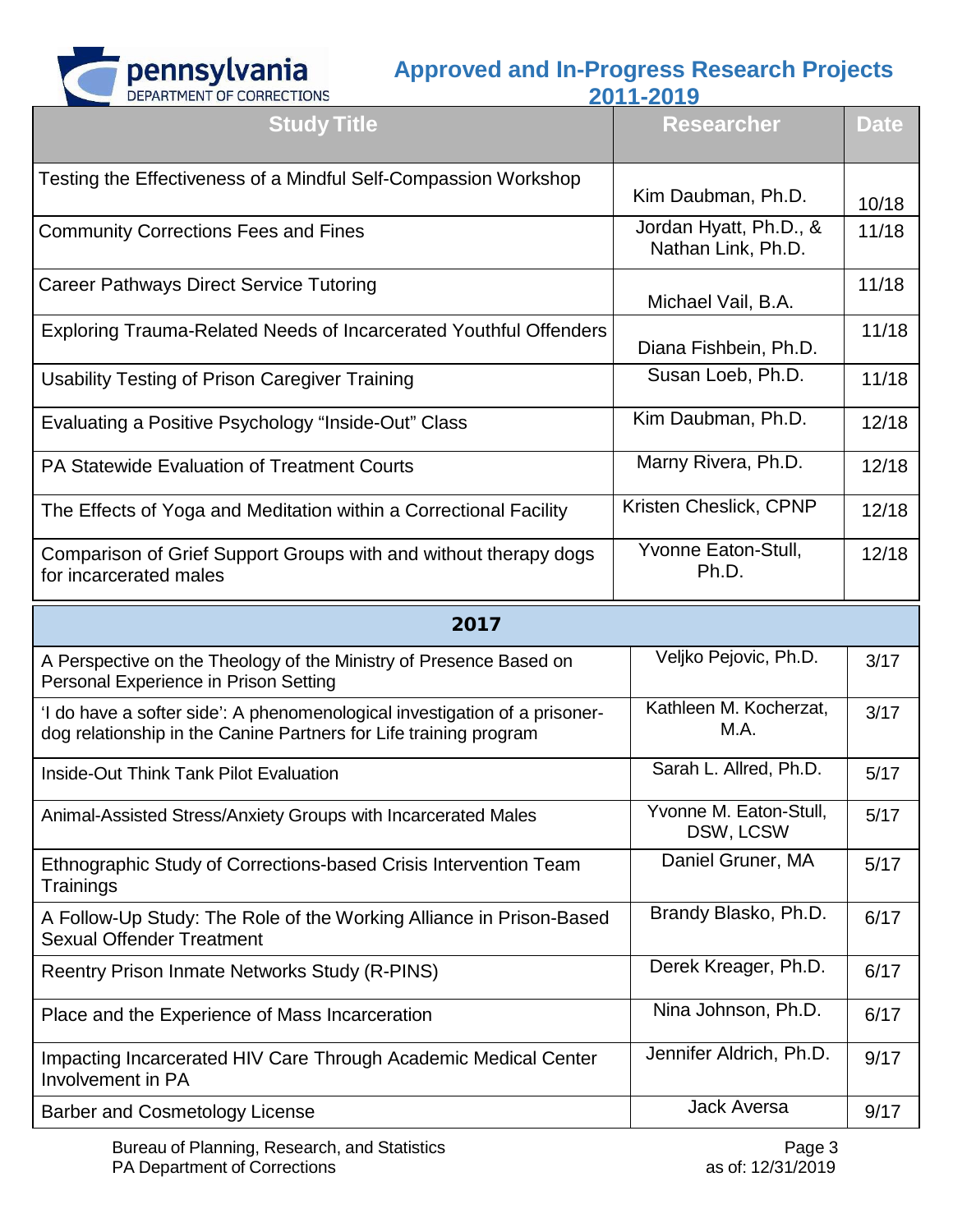

|  | - | - |  |  |  |
|--|---|---|--|--|--|
|  |   |   |  |  |  |

| <b>Study Title</b>                                                                                                              | <b>Researcher</b>              | <b>Date</b> |
|---------------------------------------------------------------------------------------------------------------------------------|--------------------------------|-------------|
| Counselor Experience and Comfort with Grief in PA State Prisons                                                                 | Chelsea Sheehan, MS            | 10/17       |
| Teacher Perceptions of Trauma Informed Practices at the Female<br><b>Correctional Setting</b>                                   | Karen Oliver-Rider             | 10/17       |
| <b>Risk Assessment Scores and Parole</b>                                                                                        | Carly Will Sloan               | 11/17       |
| Comparing Violent Incident Involvement Among Incarcerated Juvenile<br>and Adult Offenders                                       | Daniel Scott, Ph.D.            | 11/17       |
| 2016                                                                                                                            |                                |             |
| Incentives and Money Generating Activities among an Incarcerated<br>Sample (Pilot)                                              | Holly Nguyen, Ph.D.            | 2/16        |
| Control through Architecture: The environment of isolation and how it<br>affects behavior                                       | <b>Gregory Galford</b>         | 5/16        |
| Sex Offender Recidivism: The Effectiveness of Sex Offender<br>Treatment and Parole Rehabilitation Programs in the United States | Amanda Nusbaum                 | 6/16        |
| Incarcerated Students' Experiences of Taking College Courses                                                                    | Kristenne M. Robison,<br>Ph.D. | 6/16        |
| Incarceration, Child Support, and the Role of Arrearage Debt in<br>Reentry                                                      | <b>Brielle Bryan</b>           | 6/16        |
| Inmate Misconduct and Prison Visitations: An Examination of<br>Gendered Infractions in Relation to Types of Visitors            | <b>Megan Demarest</b>          | 7/16        |
| Examining Inmates Perceptions of Therapeutic Community (TC)<br>Treatment                                                        | Sami Abdel-Salam<br>Ph.D.      | 11/16       |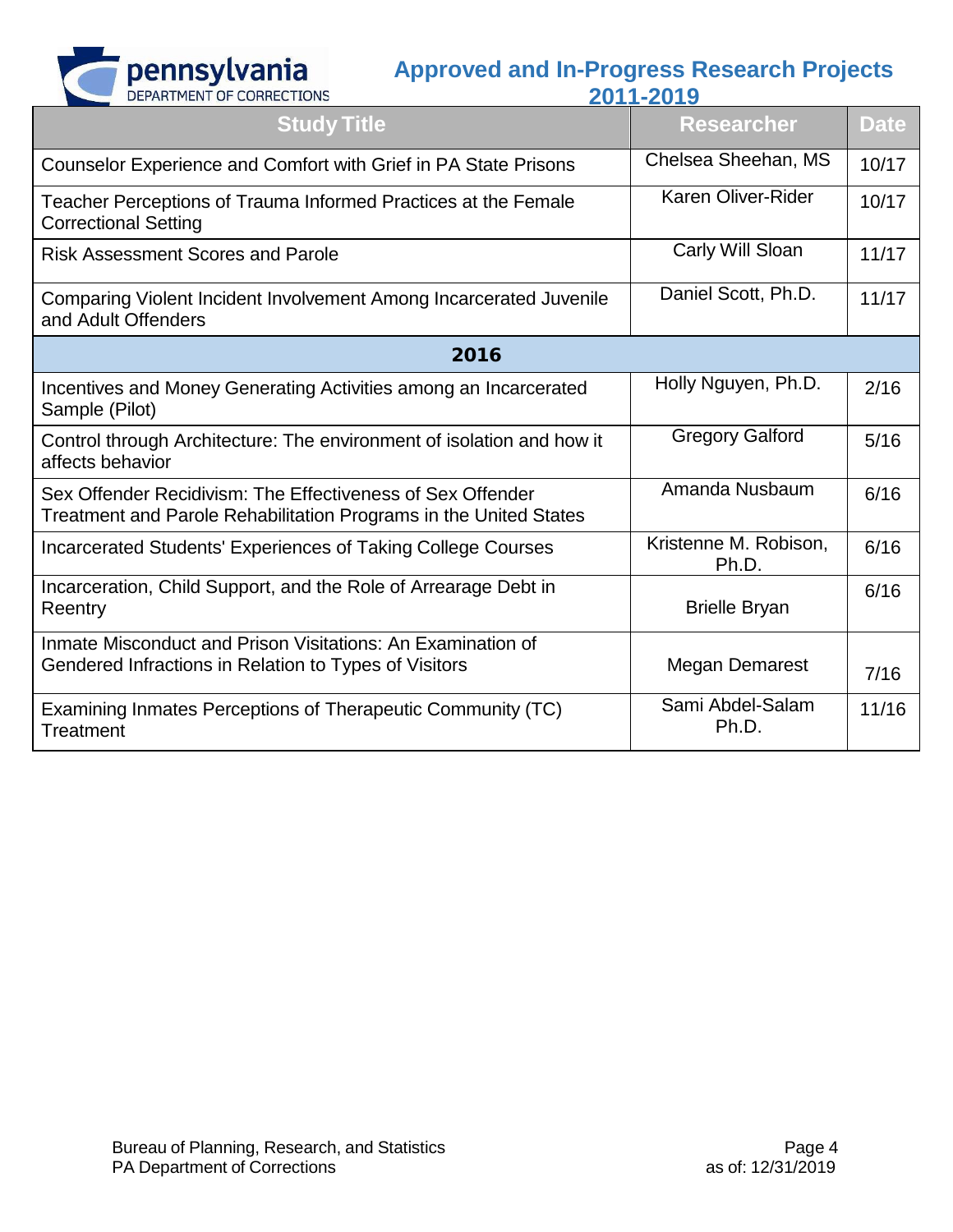

| <b>Study Title</b>                                                                                                                    | <b>Researcher</b>                                | <b>Date</b> |  |  |  |
|---------------------------------------------------------------------------------------------------------------------------------------|--------------------------------------------------|-------------|--|--|--|
| 2015                                                                                                                                  |                                                  |             |  |  |  |
| Inmate Participation in Dog Training Programs: Perceived<br><b>Effectiveness on Lowering Recidivism Rates</b>                         | <b>Rosalyn Davis</b>                             | 1/15        |  |  |  |
| Assisting Returning Veterans: Impact of Deployment on the Wellness<br>of Correctional Staff                                           | Tricia M. Mikolon                                | 2/15        |  |  |  |
| Evaluation of the Impact of the YouthBuild Program                                                                                    | Lisa Schwartz, Ph.D. &<br><b>Shawn Marsh</b>     | 2/15        |  |  |  |
| Alternatives to Segregation and Seriously Mentally III Inmates in<br>Pennsylvania State Prisons: A Case Study of Employee Perceptions | Lucas Malishchak                                 | 4/15        |  |  |  |
| The impact of incarceration on health outcomes of veterans                                                                            | Amy C. Justice, Ph.D.                            | 5/15        |  |  |  |
| The Women's Reformatory Movement in Pennsylvania: A Look at the<br>State Industrial Home for Women                                    | Kerry Richmond, Ph.D.                            | 5/15        |  |  |  |
| Discovering or Maintaining Christian Identity in Prison                                                                               | Rev. Tami Hooker,<br><b>MSW</b>                  | 6/15        |  |  |  |
| Evaluation of the Inside Out Prison Exchange Program                                                                                  | Michael Norton, Ph.D.                            | 6/15        |  |  |  |
| National Longitudinal Survey of Youth 1979 (NLSY79)                                                                                   | Kymn Kochanek                                    | 6/15        |  |  |  |
| <b>Senior Inmate Needs</b>                                                                                                            | Julia Hall, Ph.D.                                | 6/15        |  |  |  |
| Inmate Self-Improvement through Positive Actions                                                                                      | Ronald P. Hill                                   | 7/15        |  |  |  |
| Why They Keep At It: Unravelling the Process of Persistence                                                                           | Candace Kruttschnitt,<br>Ph.D.                   | 7/15        |  |  |  |
| Personality and Dealing with a Regret                                                                                                 | John T. Ptacek, Ph.D.                            | 7/15        |  |  |  |
| Cross-Cultural Suicide & Self-Injury Prison Survey-testing the<br>Integrated Motivational-Volitional Model                            | Daniel Boduszek, Ph.D.<br>& Katie Dhingra, Ph.D. | 8/15        |  |  |  |
| Occupational Stressors for Nurses Working in Correctional and Non-<br><b>Correctional Settings</b>                                    | Blair T. Johnson, Ph.D.                          | 8/15        |  |  |  |
| Cancer-Health Disparities in Incarcerated Men                                                                                         | Pamela Valera, Ph.D.                             | 8/15        |  |  |  |
| 'I Care and Am Willing to Serve': A multi-state study exploring servant<br>leadership in correctional classrooms                      | Alana J. Simmons,<br>Ph.D.                       | 10/15       |  |  |  |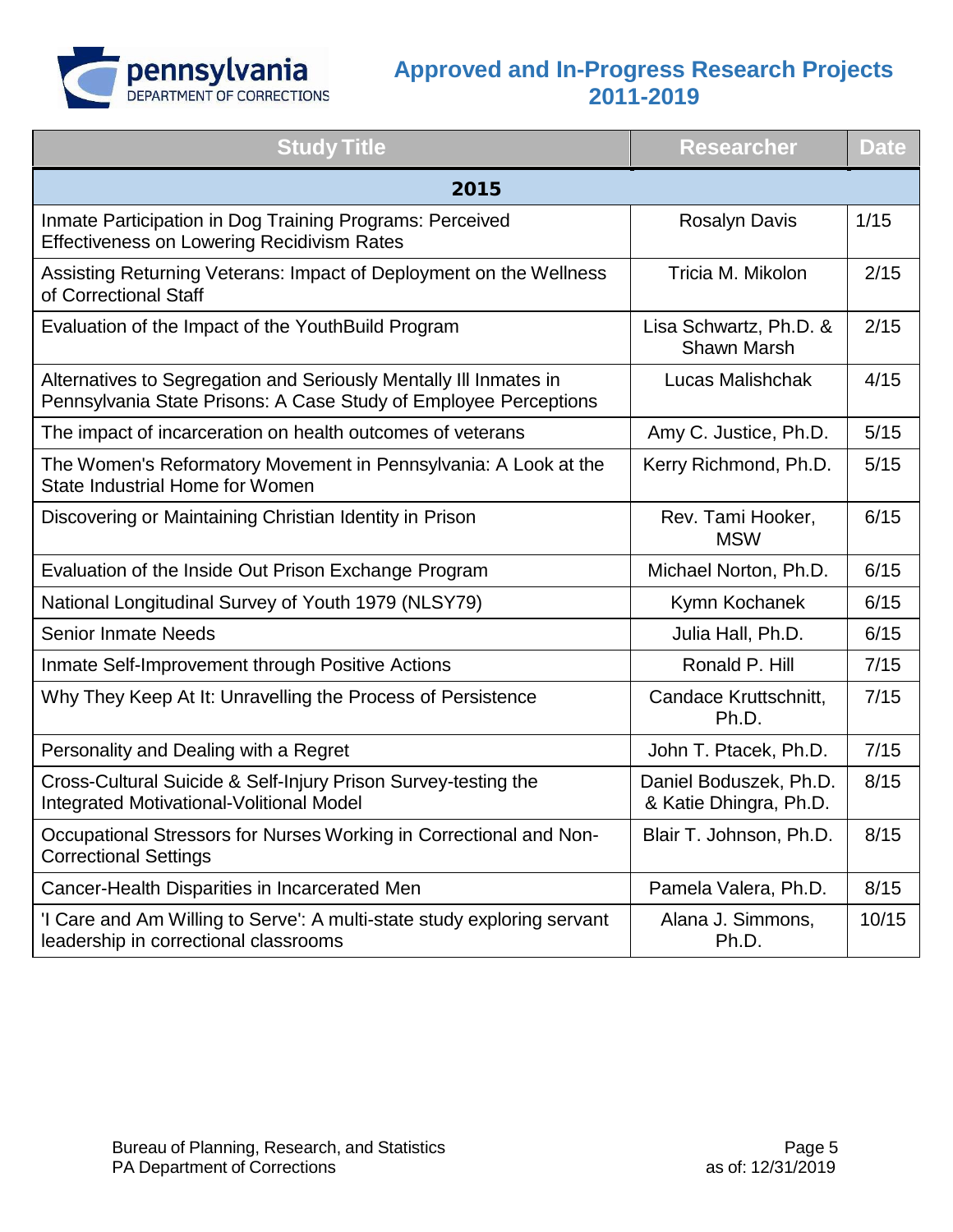

| <b>Study Title</b>                                                                                                                               | <b>Researcher</b>                                | <b>Date</b> |
|--------------------------------------------------------------------------------------------------------------------------------------------------|--------------------------------------------------|-------------|
| Examining the Relationship between Criminal Social Identity and<br>Psychopathy                                                                   | <b>Nicole Sherretts</b>                          | 11/15       |
| The New Leash on Life USA: Saving and Reclaiming Lives Pilot<br>Program                                                                          | Gennifer Furst, Ph.D.                            | 11/15       |
| Do institutions matter? An examination of the impact of local<br>institutions of parolee success                                                 | Rebecca Headley                                  | 12/15       |
| An Examination or Health Worker Role Identification: Exploring Job-<br>related Correlates like Satisfaction and Intent to Leave                  | Amber Stephenson,<br>Ph.D.                       | 12/15       |
| Evaluation of the FY 2011 Bureau of Justice Assistance (BJA) Second<br>Chance Act (SCA) Adult Offender Reentry-Demonstration Projects<br>(AORDP) | Pamela K. Lattimore,<br>PhD                      | 12/15       |
| Pregnancy in Prison Statistics (PIPS)                                                                                                            | Carolyn Sufrin, MD,<br>Ph.D.                     | 12/15       |
| 2014                                                                                                                                             |                                                  |             |
| Second Chance Act (SCA) Evaluation                                                                                                               | Carrie Markovitz, Ph.D.                          | 1/14        |
| An Ethnographic Analysis of Healthcare in Prison                                                                                                 | Nicholas Iacobelli                               | 1/14        |
| Examining the Association Between Land Use and Recidivism Among<br>Prisoners by Disorder Type                                                    | Kimberly A. Houser,<br>Ph.D.                     | 2/14        |
| Examining the Relationship between Psychopathy and Criminal Social<br><b>Identity</b>                                                            | Nicole M. Sherretts                              | 3/14        |
| The Consequences of How We Restore the Franchise                                                                                                 | Marc Meredith, Ph.D.                             | 4/14        |
| Aging In Place: Assessing the Needs of Older Adults in the Penal<br>System                                                                       | Charlene Lane, Ph.D. &<br>Michele Bratina, Ph.D. | 3/14        |
| National Longitudinal Survey of Youth 1997 (NLSY97)                                                                                              | Dan Black, Ph.D. et al                           | 4/14        |
| The prison Project: A Study of Prison Culture and Climate                                                                                        | Danielle Rudes, Ph.D.<br>& Brandy Blasko, Ph.D.  | 4/14        |
| Peering into Prison: Prison Peer Effects and Their Policy Implications                                                                           | Ms. Heather M. Harris                            | 5/14        |
| Crossroads: Formal vs. Informal Processing in the Juvenile Justice<br>System                                                                     | Laurence Steinberg,<br>Ph.D.                     | 5/14        |
| Prediction of Aggressive Behavior among Prison Inmates: Theoretical<br>Explanation of the Relationship between Aggression & Self-Esteem          | Youngyol Yim Schanz,<br>Ph.D.                    | 7/14        |
| The Impact of Public Service Motivation on Reentry Managers'<br><b>Decision-Making Practices</b>                                                 | Marie Pryor                                      | 7/14        |
| Traumas, PTSD, and Crime                                                                                                                         | Meagan Yates                                     | 7/14        |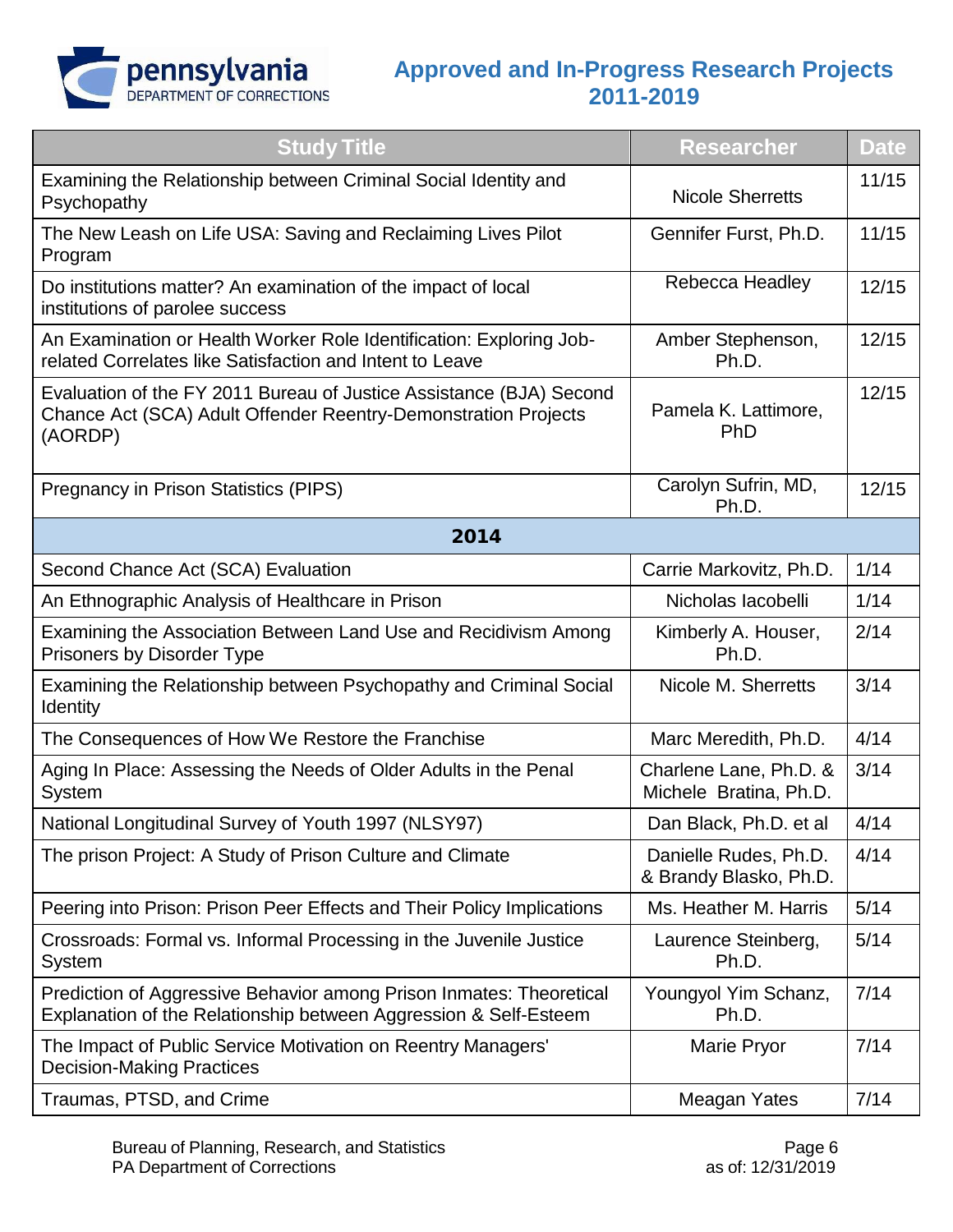

| <b>Study Title</b>                                                                                                               | <b>Researcher</b>                                               | <b>Date</b> |
|----------------------------------------------------------------------------------------------------------------------------------|-----------------------------------------------------------------|-------------|
| Reentry Services at SCI Muncy: A Process Evaluation                                                                              | Megan Smith                                                     | 8/14        |
| Decision-making Factors Influencing the Wearing of Body Armor: A<br><b>National Study</b>                                        | Bruce Taylor, Ph.D.                                             | 9/14        |
| Construction and Utility of the Prison Therapist Orientation Measure                                                             | <b>Elijah Ricks</b>                                             | 10/14       |
| Women's Propensity for Violence While Incarcerated                                                                               | Priya Simmons                                                   | 10/14       |
| Workforce Investment Act (WIA) Adult and Dislocated Worker<br><b>Programs Gold-Standard Evaluation</b>                           | Linda Rosenberg, MPA                                            | 10/14       |
| Behind Bars: The Institutional Experiences of Juveniles Charged as<br>Adults                                                     | Jessica Turral                                                  | 12/14       |
| 2013                                                                                                                             |                                                                 |             |
| A Survey of God Image and Religious Coping & Their Relationship to<br>Self-Efficacy and Personal Values: Initial Data Collection | <b>Matthew Breuninger</b>                                       | 3/13        |
| Phase I: What Works with Sex Offenders: Guiding Sex Crime Policy<br>Through an Examination of Factors Associated with Desistance | Elizabeth L. Jeglic, PhD<br>& Cynthia Calkins<br>Mercado, Ph.D. | 2/13        |
| Reintegration of Ex-Offenders Random Assignment Evaluation<br>(RExO)                                                             | Candace Johnson,<br>Ph.D.                                       | 3/13        |
| <b>Older Prisoners: A Human Rights Perspective</b>                                                                               | Jen Geary, Ph.D.                                                | 3/13        |
| Neutralizing Offender Guilt: Understanding the Thoughts and<br><b>Behaviors of Sex Offenders</b>                                 | Patrick McGrain, Ph.D.                                          | 4/13        |
| Older Male Inmates and the Factors that Influence Preferences for<br><b>Advance Care Directives</b>                              | Meghan A. Novisky                                               | 4/13        |
| Reorganizing Reentry: A mixed methods Investigation of Staff<br>Organizational Behavior in Prisons                               | Christopher B. Keenan                                           | 6/13        |
| <b>Perceptions of Female Criminality</b>                                                                                         | Elizabeth Gurian, Ph.D.                                         | 6/13        |
| Secondary Trauma Associated with Pennsylvania's Death Penalty                                                                    | Derek Kreager, Ph.D.                                            | 7/24        |
| Lone Wolf Terrorism in America: Using Knowledge of Radicalization<br>Pathways to Forge Prevention Strategies                     | Mark S. Hamm, Ph.D.                                             | 7/13        |
| National Longitudinal Study of Youth, NLSY79 and NLSY97                                                                          | Tanya Rogowsky                                                  | 7/13        |
| Pathways to Rural Homicide                                                                                                       | George Cronin, Ph.D.                                            | 10/13       |
| Perceptions on the Certified Peer Support Specialist Program in<br>Pennsylvania                                                  | Kerry M. Richmond,<br>Ph.D.                                     | 8/13        |
| Factors that Influence Transfer of Mental Health Training for<br><b>Correctional Staff</b>                                       | Jolie Avena                                                     | 10/13       |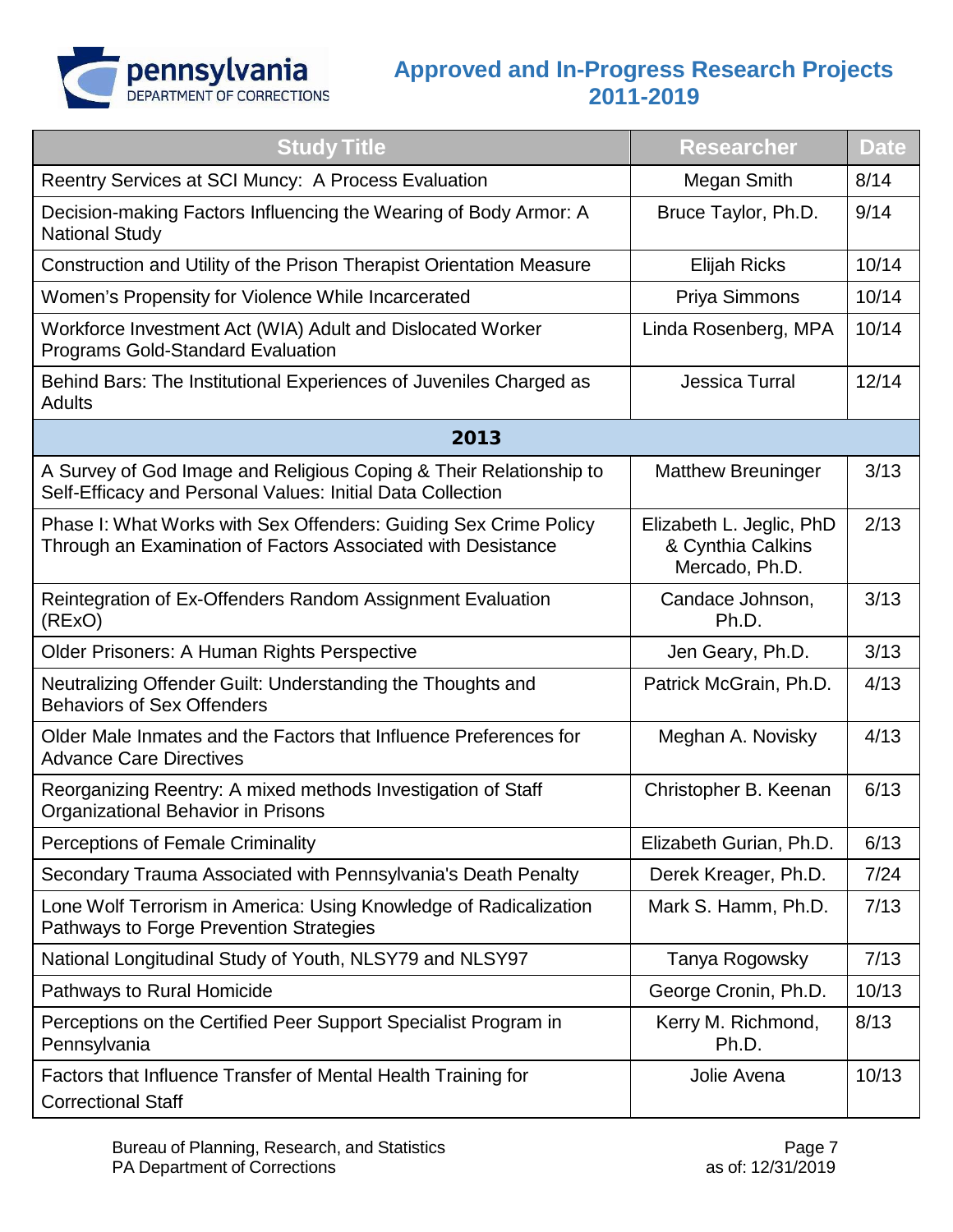

| <b>Study Title</b>                                                                                                                                                        | <b>Researcher</b>                                    | <b>Date</b> |
|---------------------------------------------------------------------------------------------------------------------------------------------------------------------------|------------------------------------------------------|-------------|
| An Investigation of Seasonal Patterns in Prison Suicides                                                                                                                  | <b>Jessica Mercante</b>                              | 10/13       |
| Network Mechanisms in a Prison-Based Therapeutic Community                                                                                                                | Derek Kreager, Ph.D.<br>and Gary Zajac, Ph.D.        | 10/13       |
| Reintegration of Ex-Offenders Random Assignment Evaluation<br>(RExO)                                                                                                      | Candace Johnson,<br>Ph.D.                            | 11/13       |
| Improve Communication Using Electronic Request System                                                                                                                     | Bobbijo Knepp- Carlin                                | 11/13       |
| Fatal Choices? - Negative Turning Points in the Life of Juveniles<br><b>Adjudicated as Adults</b>                                                                         | Michaela Soyer, Ph.D.                                | 12/13       |
| 2012                                                                                                                                                                      |                                                      |             |
| Study of Deinstitutionalization in Pennsylvania and the Population of<br><b>Mentally III State Prisoners</b>                                                              | Jaclyn Buchanan                                      | 2/12        |
| Dementia and the Ageing Prison Population - Treatment Challenges<br>and Examples of Good Practice                                                                         | <b>Adam Moll</b>                                     | 2/12        |
| The Role of Social Networks in Reentry                                                                                                                                    | Jean McGloin, Ph.D. &<br>Kiminori Nakamura,<br>Ph.D. | 2/12        |
| Phase II: The Uncharted Influence of Cell-Block Level Decisionmaking<br>on the Correctional Recommendation for Parole in Pennsylvania<br><b>Correctional Institutions</b> | Brandy Blasko, Ph.D.                                 | 3/12        |
| National Longitudinal Survey of Youth 1997                                                                                                                                | Tanya Rogowsky                                       | 2/12        |
| The Culture and Experience of Transgender Inmates in Pennsylvania<br><b>Prisons</b>                                                                                       | Jennifer Sumner, Ph.D.                               | 4/12        |
| Women Prisoners' Perceptions of Adulthood                                                                                                                                 | Janani Umamaheswar                                   | 4/12        |
| Discharge Transfer Placement in Relationship to Readmission to the<br>Forensic Treatment Center (FTC) at the State Correctional Institute<br>(SCI) at Waymart             | <b>Katherine Gonzalez</b>                            | 4/12        |
| Exploring the Financial Needs and Concerns of Incarcerated Women<br>and Men                                                                                               | Holly M. Harner, Ph.D.                               | 6/12        |
| A Situational Study of the Victim-Offender Overlap                                                                                                                        | Richard B. Felson,<br>Ph.D.                          | 8/12        |
| Traumatic Brain Injury as a Risk Factor for Recidivism                                                                                                                    | <b>Cheryline Mancusi</b>                             | 8/12        |
| Chemical Profiling of Volatile Organic Compounds in Herbal<br>Formulations Containing Synthetic Cannabinoids                                                              | Monica L. Joshi, Ph.D.                               | 8/12        |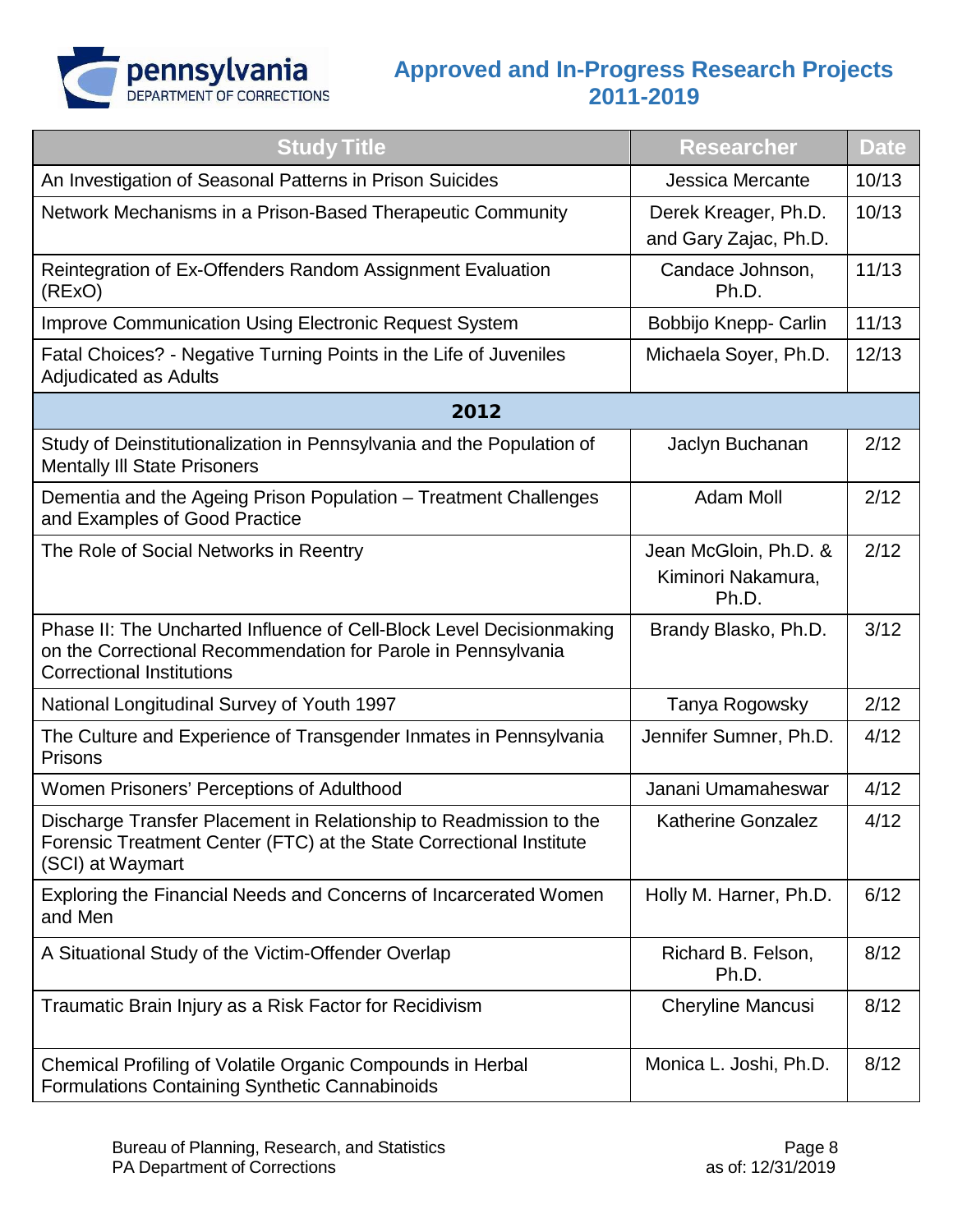

| <b>Study Title</b>                                                                                                                                           | <b>Researcher</b>           | <b>Date</b> |
|--------------------------------------------------------------------------------------------------------------------------------------------------------------|-----------------------------|-------------|
| Mass Incarceration: A Neighborhood Study                                                                                                                     | Amy Gore                    | 8/12        |
| Self-Identities of Women Incarcerated for Acts of Violence                                                                                                   | Kathryn Whiteley, Ph.D.     | 10/12       |
| Pathways to Rural Homicide (Pilot)                                                                                                                           | George Cronin, Ph.D.        | 10/12       |
| Becoming a Dogfighter                                                                                                                                        | Yvonne D. Neiman            | 10/12       |
| <b>Sentencing Risk Assessment Project</b>                                                                                                                    | Doris MacKenzie, Ph.D.      | 1/13        |
| 2011                                                                                                                                                         |                             |             |
| What Changes in HbA1C Levels are Evident in Incarcerated<br>Individuals Over Time, and Do Changes Correlate with Dyslipidemia<br>and Chronic Kidney Disease? | Leanne Huggins              | 1/11        |
| The Relationship Between Diagnosis and Behavior                                                                                                              | <b>Courtney Connor</b>      | 1/11        |
| Personality Underpinnings of Economic Crime                                                                                                                  | George Paajanen,<br>Ph.D.   | 1/11        |
| National Inmate Survey (Year 3)                                                                                                                              | Monica Sheppard             | 1/11        |
| Evaluation of Sex Offender Treatment Program Responsiveness to<br>the Good Lives Model                                                                       | Gwenda Willis, Ph.D.        | 2/11        |
| <b>Exploring Reentry and Former Reentry Citizen Views About</b><br><b>Transitioning from Incarcerated to Community Homes</b>                                 | <b>Maurice Talley</b>       | 2/11        |
| The Role of Prison Chaplains and Religion in Rehabilitation and<br>Reentry                                                                                   | Stephanie Boddie,<br>Ph.D.  | 3/11        |
| Pittsburgh Youth Study                                                                                                                                       | <b>Robert Cotter</b>        | 3/11        |
| <b>Employment Intervention for Offenders</b>                                                                                                                 | Nicole Palman               | 3/11        |
| <b>Evaluation of Aleph Institute Programs</b>                                                                                                                | Moishe Mayir Vogel          | 3/11        |
| National Longitudinal Survey of Youth 1997                                                                                                                   | Tanya Rogowsky              | 4/11        |
| Prevention of Relapse to Opioid Addiction Using Depot Naltrexone                                                                                             | Pragma Chandriani           | 4/11        |
| SAMHSA/CSAT Adult Treatment Drug Courts Cross-Site Evaluation                                                                                                | June Crandall               | 4/11        |
| Prison Inmates' Perceptions of Care for Advanced Chronic Health<br>Conditions                                                                                | Susan J. Loeb, Ph.D.        | 5/11        |
| Secondary Traumatic Stress in Correctional Psychologists and the<br>Mitigating Effects of Self-Care                                                          | <b>Kristin Francis</b>      | 6/11        |
| Videotaping of DOC Human/Dog Handling Team during Scheduled<br>Training                                                                                      | Nancy A. Dreschel,<br>Ph.D. | 7/11        |